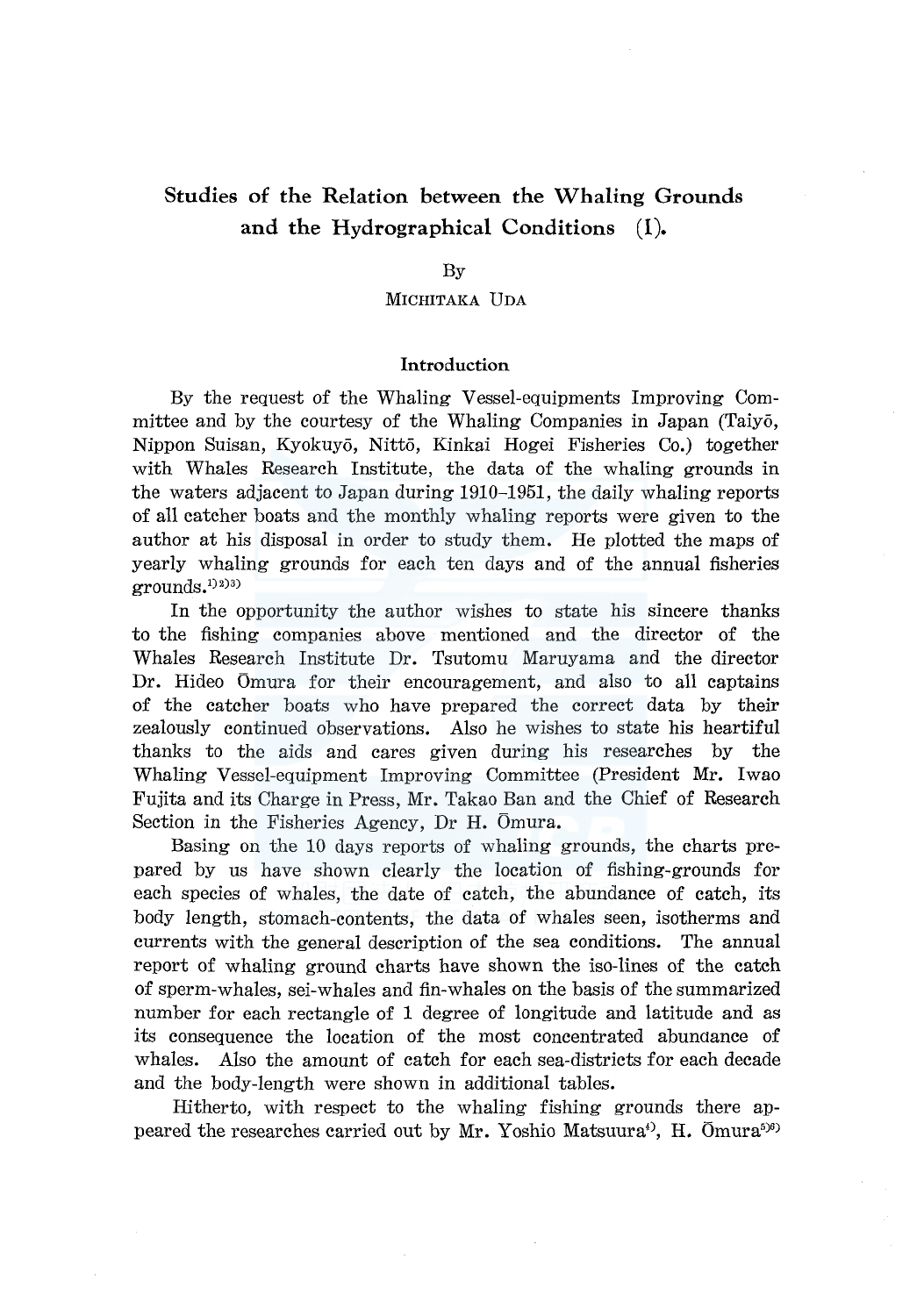K. Kasahara,<sup>7)</sup> K. Midunoe,<sup>8)</sup> K. Otsuru,<sup>9)</sup> the Japan Whaling Association<sup>10</sup>), the Central Meteorological Observatory,<sup>11)</sup> the Tōkai Regional Fisheries Research Laboratory<sup>12</sup> and Mr. Z. Nakai,<sup>33</sup> however there lacks the detailed study of the relation between the yearly whaling grounds and the hydrographical conditions.

Basing on the above charts (for annual and each decade), the whaling grounds in the waters adjacent to Japan; the Northern Kurile, the Middle Kurile, the Southern Kurile, the Northern Coast of Hokkaido (off Akkeshi, Kushiro), the North-eastern Sea-region of Japan (off Sanriku, off Kinkazan and off Fukushima and Ibaragi Prefectures), off Kishu (Kumano-nada), Ogasawara, Kyushu (SE-sea region, Got6-nada, Tsushima Strait), South Western Islands (Amami Oshima and Ryūkyū etc.), the South Sea to Formosa, the Yellow Sea, off the Southern Korea, the Eastern Korea, the Japan Proper-side faced to the Japan Sea.

We can inspect the yearly variation of those whaling grounds easily, and refering to the oceanographical charts we can at once point out the following features:

*1. The General Trends of the Whaling Grounds.* 

(1) During 1910-1926 (Meiji, Taisho eras) the whaling grounds were remarkably coastal one in general and among them the conspicuous whaling grounds off Kinkazan, Sanriku and Kii were also limited in the very coastal area by the capacities of the whaling navigation and the whale processing at that time.

(2) The whaling grounds in the period after the year 1926 extended its circle to the offing of Kinkazan and especially developed in South Kurile region and the regions north and south off Hokkaido.

(3) Entering in Syowa era, during the years from 1932 to 1941 the whaling grounds have been extended to the North Kurile region and marked with its prosperous fishing. Also in that period the Ogasawara Whaling grounds and the grounds adjacent to Korea developed remarkably.

(4) After the last World War II, we have lost the whaling grounds in the waters adjacent to Kurile and in the Yellow Sea, but we can now continuing the fishing in the grounds mainly from the offing of Kinkazan to the offing of Akkeshi (Hokkaido), partly off the north coast of Abashiri (Hokkaido), Ogasawara and Kii (Shiono-misaki).

- *2. Relation between the Variation of Whaling Grounds in Each Year and the Corresponding Hydrographical Fluctuation.* 
	- (1) In the years of the prosperous cold current such as 1934 the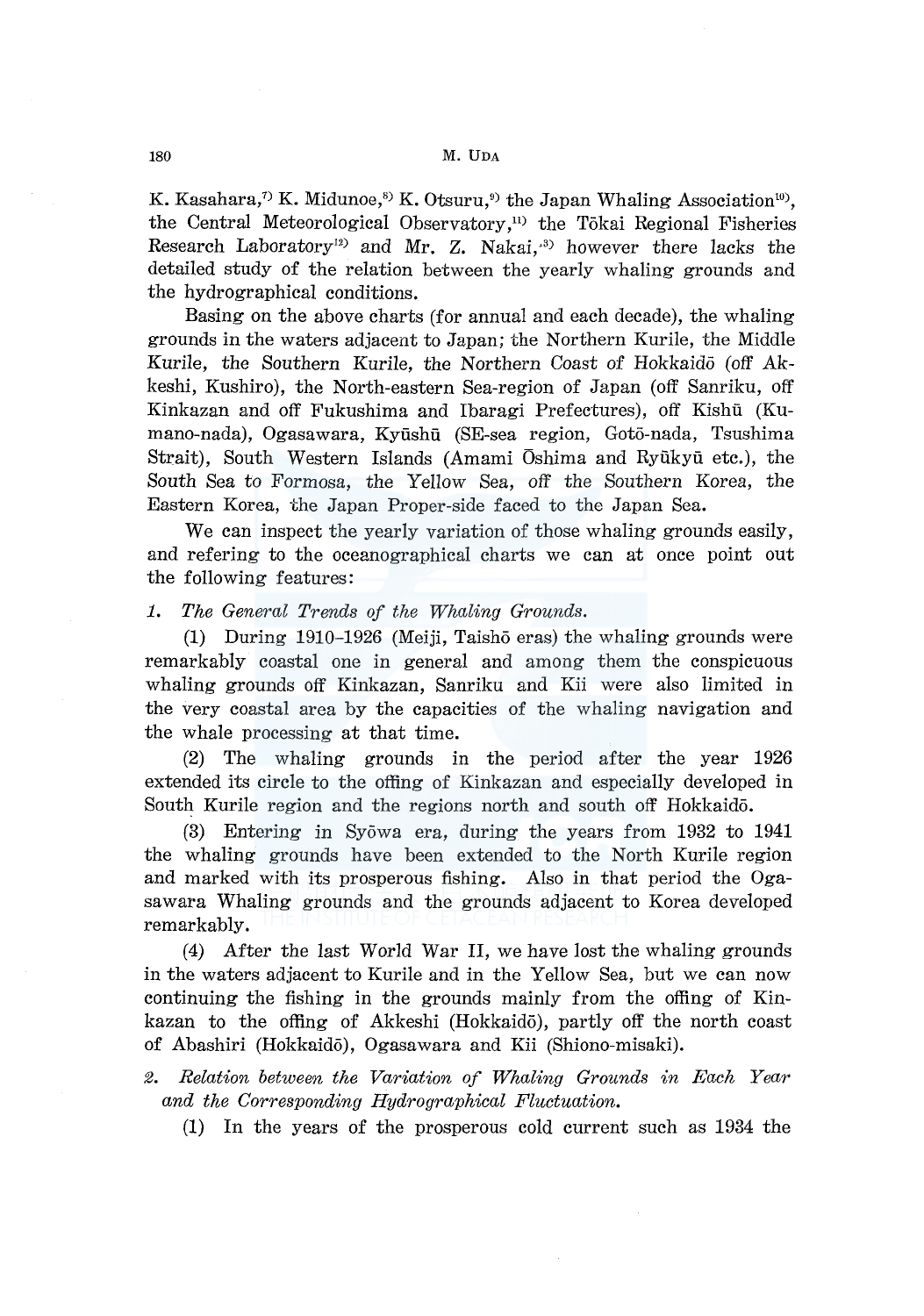whaling grounds distribute relatively to the south with its center of grounds and extend conspicuously to the east offing. The catches in the central and southern districts of the North-eastern Sea-district of Japan are more abundant than that in the Hokkaido ground.

(2) In the cold years two centres of the whaling grounds, the offing one and the coastal one, can be observed. Those correspond to the two frontal regions of warm and cold currents at their heads of the coastal and offshore cold current respectively. The ratio of the areas of fishing grounds varies in correspondence to the relative fluctuation of the two cold currents above mentioned.

(3) In the year 1948 the state of the sea was normal, showing remarkably rich catch on the whaling ground off Kinkazan. During the years from 1944 to 1949 in accompany with the gradual decay of the cold current tending to warmer, the whaling ground extended its circle to north than before and accordingly translated its centre of gravity to north in the fishing ground off Akkeshi (Hokkaido).

In short, in the former period of years during 1933-1941 (the prosperous period of warm current), the prosperity of the northern fishing ground off Kurile Islands was shown. After then corresponding to the decay of warm current and the development of cold current the whaling ground temporarily tended to translate to south than before. However after the elapse of ten years in accompany with the rise of warm current again the grounds have shown the tendeny to come back to the north.

(4) The fishing grounds of sei-whale show somewhat later appearance seasonally in the northern district than those of sperm-whale relatively in southern (warmer) region, more approaching to the coast compared to those of sperm-whale.

(5) We are now in the course of researches on the optimum temperature for each species of whales. However, roughly speaking, the range of the water temperature at the time of catch is prettily broad and lies in the range  $5^{\circ}$ -28 $^{\circ}$ C, centering at about  $12^{\circ}$ -23 $^{\circ}$ C. Probably the optimum temperature may be separated in two parts of  $12^{\circ}$ -16<sup>o</sup>C and  $17^{\circ}$ -23 $^{\circ}$ C as those due to the optimum temperature of the feeders or due to the two fronts (Oyashio- and Kuroshio-Fronts).

*3. The Oceanographic Structure Determining the Whaling Grounds are as in the following.* 

(1) Each boundaries of water-masses (fronts) determine the favourable fishing grounds. Or in other words, they have intimate relations to the distributions of the vertical and the horizontal gradients of water temperature. Particularly the massive centre of the whaling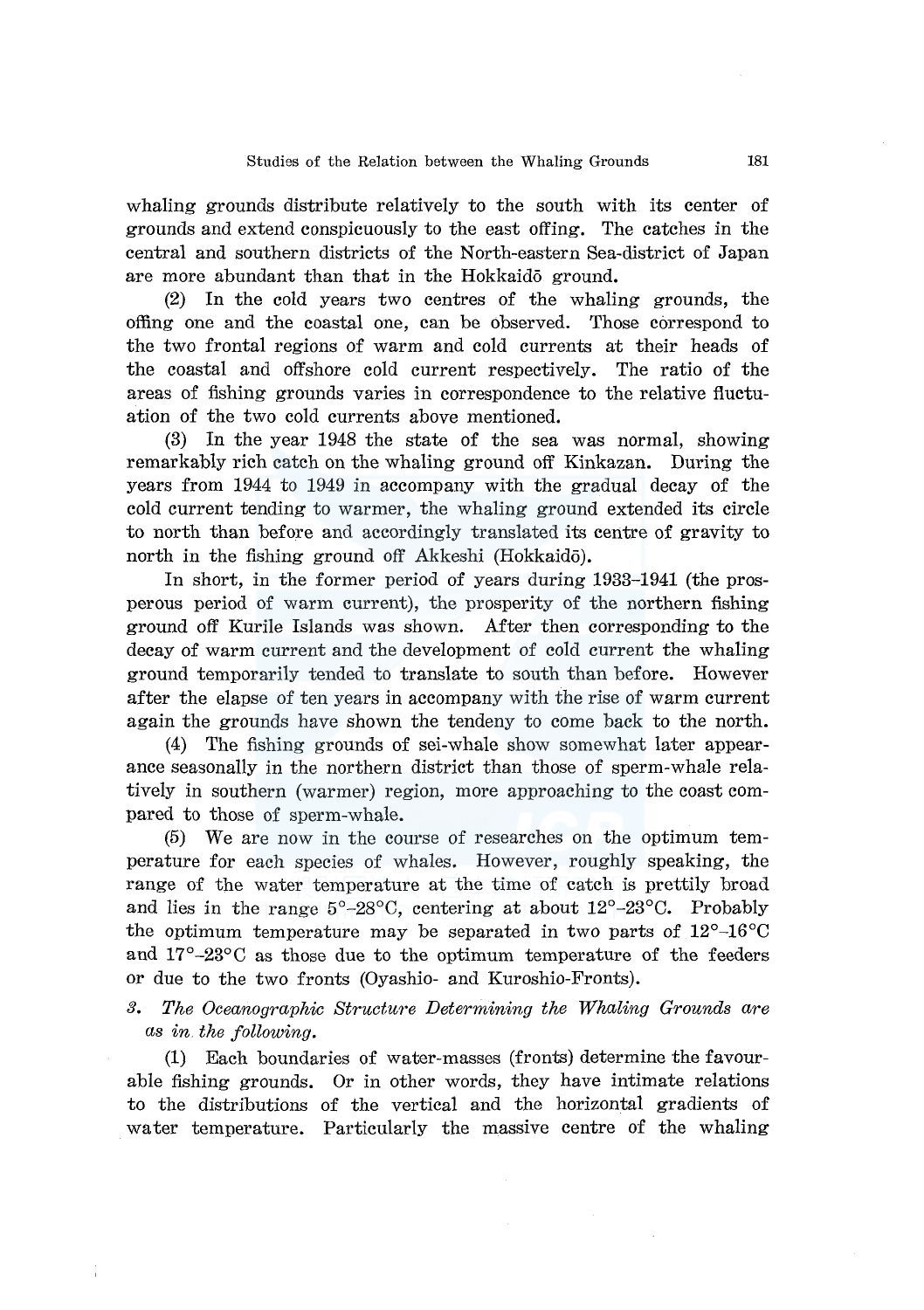# M. UDA

grounds locates in the zone where the cold and warm current collide each other (i.e. where the cold current creeps beneath the warm current, accordingly the vertical gradient of water temperature shows its maximum of the super-saturation of dissolved oxygen).

The boundaries between the cold upwelling water-mass of a  $(2)$ cyclonic eddy and the warm water-mass, forming a cyclonic revolving pattern of the tongues of cold and warm currents corresponds to the centres of the most favourable whaling grounds. (Fig. 1, 2.) It may



Fig. 1. Distribution of whaling grounds in relation to the boundaries of water masses (fronts) and currents.

be due to the rich zone of the foods of whales involving, euphausid, copepods, squids and sardine, anchovy etc. which were assembled to

182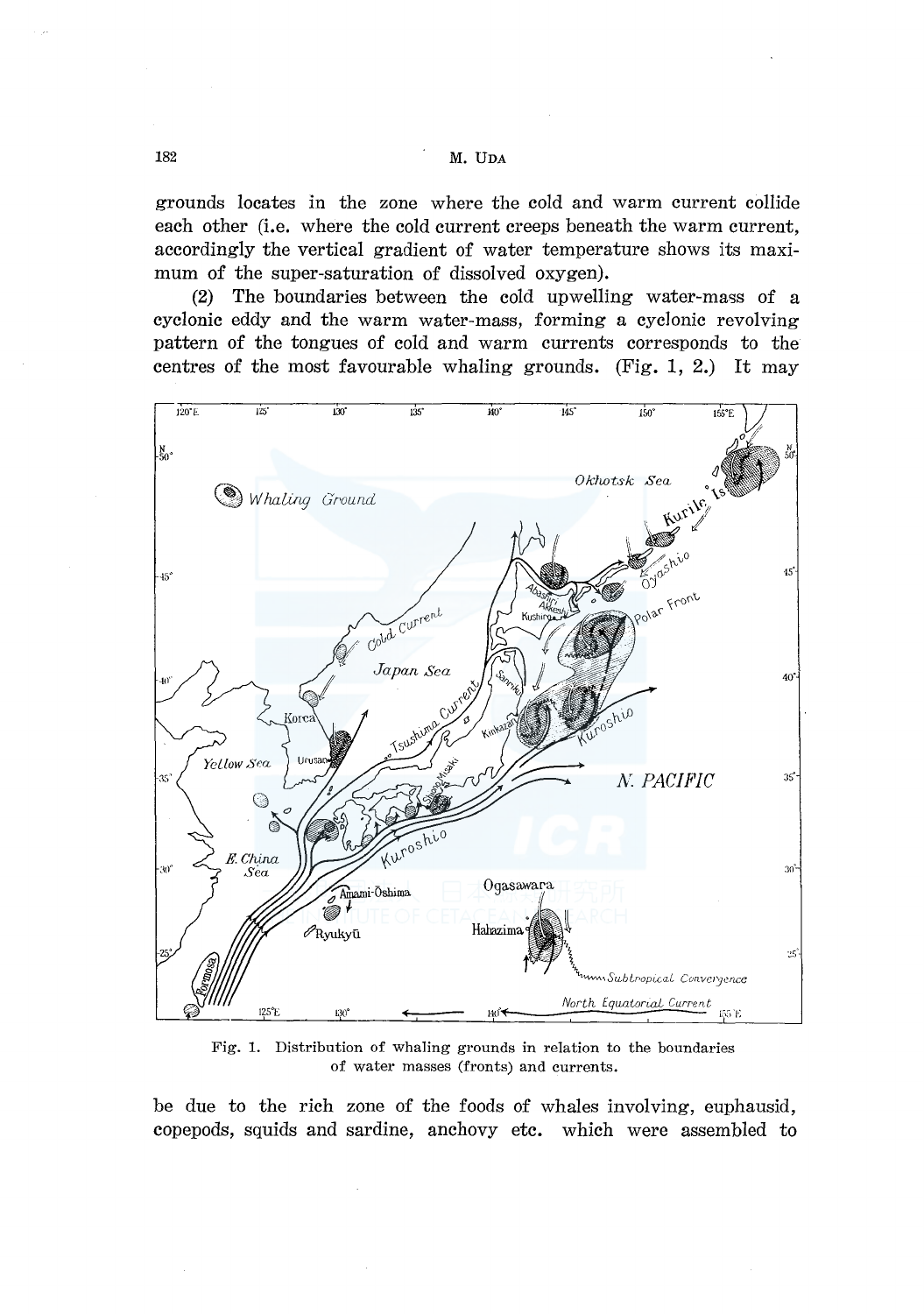

Fig. 2. Typical examples of the distribution of the whaling grounds, surface water temperature and currents.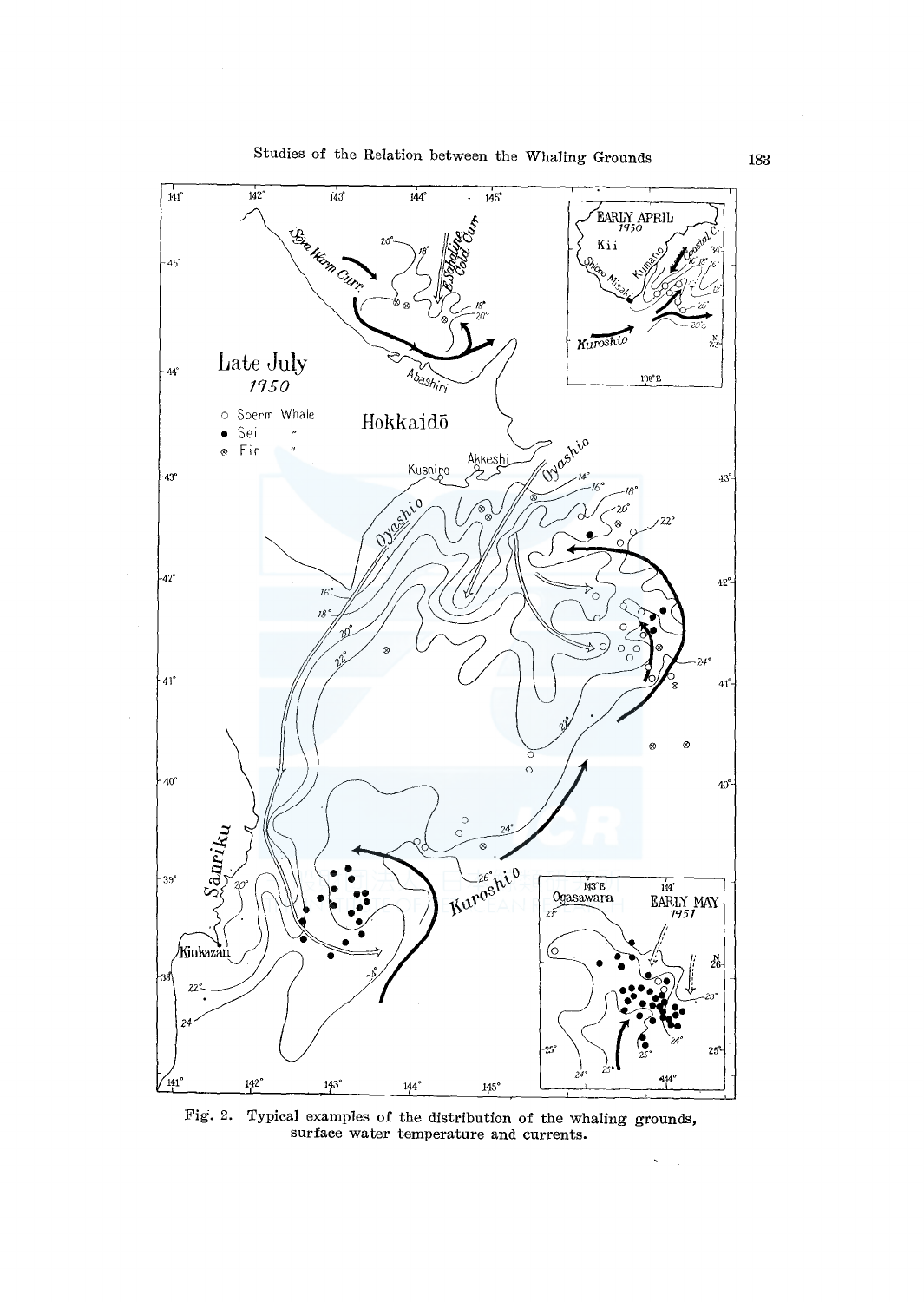the boundary of water masses by the convergence of currents.

(3) The migrating route of whales appears in the zone of abundant food. It seems that the migration of whale schools and accordingly the movement of their central whaling grounds are subjected by the north and south movement of the front of abundant food zone. One migration route along the band of comparatively cold water on the Japan Trench stretching in the longitudinal direction to the east side of the ridge of Fuji volcanic mountains, from Ogasawara fishing ground to the Southern NE-Sea district of Japan, was inferred by the recaptured report (sei-whale) of the whale marking experiment, $^{14}$  and another route from the east off Ryiikyii and Amami Oshima, off Tosa, Kii Kumanonada to the south part of NE-Sea district of Japan were also inferred. After jointing together the above two systems of whale schools going to north migrate from the offing of Kinkazan to the offing of Akkeshi and further to the Kurile sea-region.

(4) The mixing of the several species (sperm-whale, sei-whale, humpback-whale, blue-whale and in the north fin-whale) can be seen most remarkably in the fishing ground off Kinkazan, and the next in the ground off Akkeshi, also in the ground east off Ogasawara (Bonin Is.)

(5) Generally the whale school does not concentrate densely in the easterly rapid flowing zone of warm current and not long there it passes through the zone rapidly. Accordingly the whaling grounds are poorly found in the westerly drift wind current area (a branch of Kuroshio) in the North Pacific Ocean and Kuroshio itself.

(6) The details of the whaling grounds in relation to the water boundaries (fronts) are as follows.

(a) The Ogasawara fishing ground lying east to the Ogasawara Hahazima where it corresponds to the region north of the line of Subtropical Convergence nearly crossing the Japan Trench, indicates a highly productive zone and especially in the seasons of winter and spring (from Dec. Jan. to May having its centre in spring) it exhibits one of the most favourable whaling fisheries (sperm-, humpback and bluefin-whales mixed zone). Here, the cyclonic rolling eddies locating in the cores of waters boundary formed by the north-going warm branch of the North Equatorial Current and the cold water influenced by the upwelled southcoming Oyashio Under-current (intermediate water). The subtropical Convergence indicates nearly the southern limit of the whaling ground and of albacore fisheries ground.

(b) The whaling grounds off Kinkazan correspond to the cores of the water boundary between the Oyashio Cold Current and the northern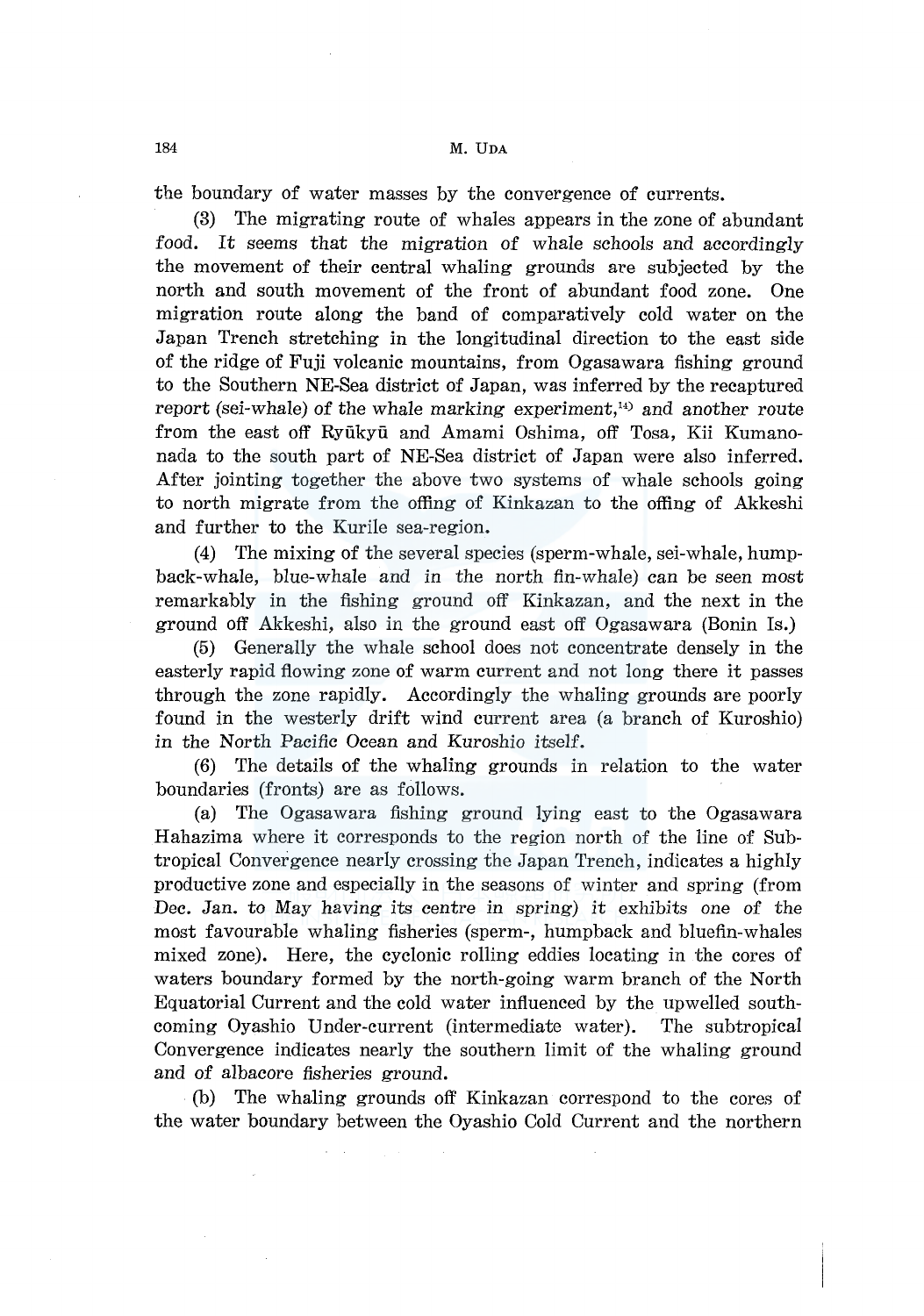#### Studies of the Relation between the Whaling Grounds 185

ranch of the Kuroshio Warm Current, forming the cyclonic rolling ldies in the zone limited by the Oyashio Front (Polar Front) and the :uroshio Front (the northern marginal line of the Kuroshio main current). he fishing season extends over the whole year, but its prosperous period ring in May-Nov. (spring, summer, autumn) of this well-known great rhaling grounds of the longest season corresponds to the long stay of rhales (sperm-, sei-, fin-, blue- and humpback-whales mingled).

(c) The whaling grounds off Akkeshi and Kushiro (in the southern ~a off Hokkaido correspond to the cores of water-boundary forming 17clonic eddies in summer and autumn by the Oyashio Cold Current owing to southwest along the south coast of Hokkaido and the north- ·oing warm branch of Kuroshio Current (NE warm branch current). nits fishing season from May to Dec. (prosperous in summer and autumn) he whale shoals (mainly sperm-, sei-, fin-whale and sometimes bluefinrhale mingling in them) are observed.

(d) The whaling grounds in the waters adjacent to Kurile Islands ppears in summer in the frontal zone of cold watermasses of Oyashio owing out from the Okhotsk Sea through the Straits of Kurile in rarmer watermass of the North Pacific Ocean.

In particular the Northern Kurile whaling ground is formed in the rater boundary between the north-going warm branch current towards Lamtchatska Penninsula and the North Kurile sea-region. It is noted s whaling ground (mainly of sperm-whale) in the season from June to ate August. The middle Kurile whaling ground located in the area beween Shinshiru and Uruppu Islands, showing the whales (mainly spermrhale mixed with sei- and fin-whales) in the fishing season from middle fay to middle Sept. The Southern Kurile whaling ground lies off the :torofu Is. and Shikotan Is. in the season from May to late Sept, showing rainly sei-whale mixed with sperm- and fin-whales. The Southern Aleuian whaling grounds (sperm- and fin-whales) appears in the water 1oundary formed between the warm branch current flowing strongly owards north during June and July and the cold current in the Northrestern part in the Bering Sea.

(e) The whaling grounds (mainly of fin-whale) north off Kitami Abashiri) of Hokkaido are formed in the cyclonic eddies by the front ·etween the south-coming East Saghaline Cold Current and the coastal oya Warm Current strengthened by the geomorphological conditions of he Okhotsk Yamato Bank and Cape Shiretoko. The fishing season begins 1 late June, prosperous in July (the maximum) and ends in early Sept.

(f) The whaling grounds in Kumano-nada are narrow and near the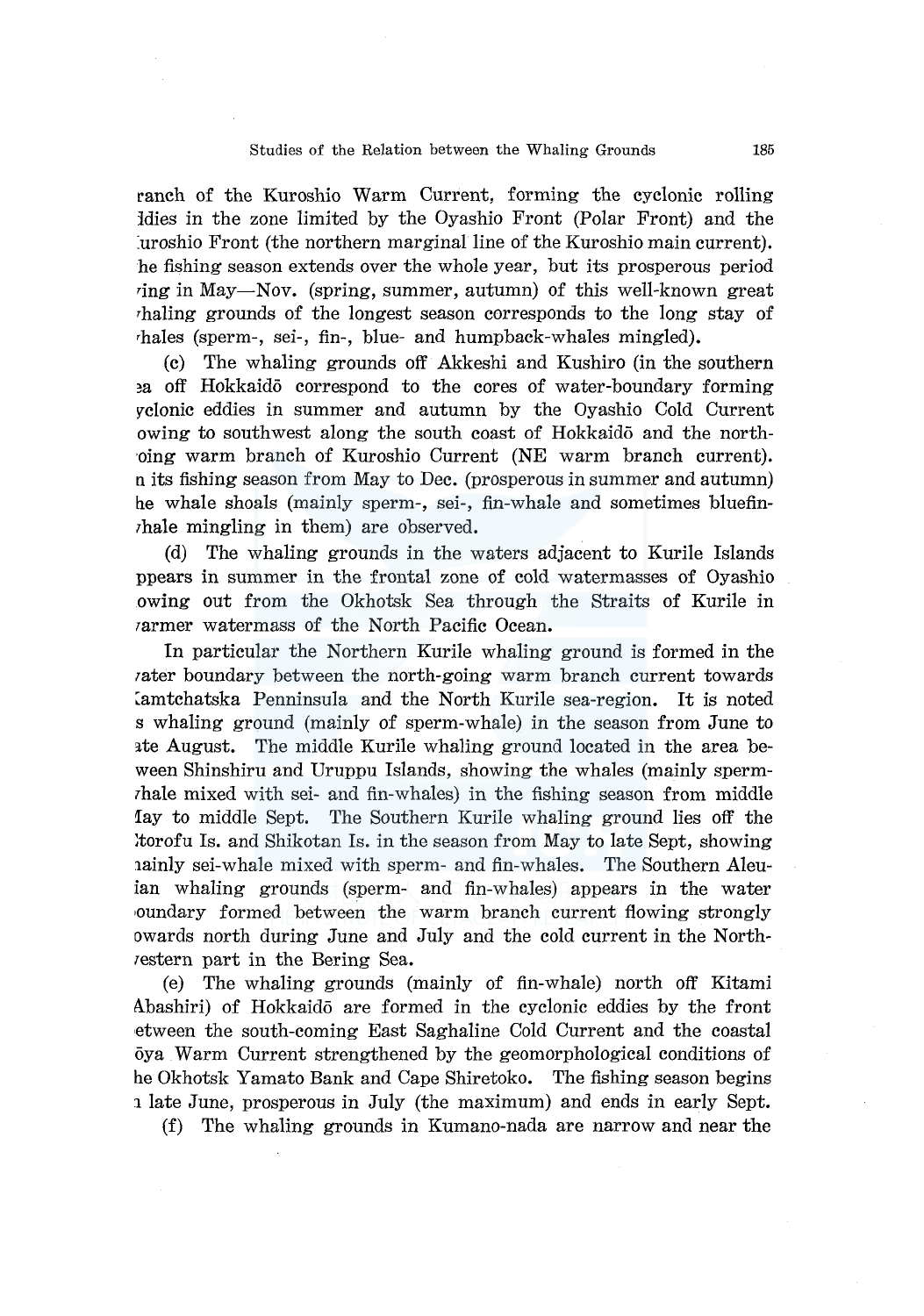coast, forming cyclonic eddy located at the water boundary (front) between Kuroshio Main Current and the Coastal Cold Current in the fishing season from January to July (in April, May, sperm-whale and in June, July sei-whale dominantly).

(g) In some years the humpback-whaling ground was observed in the waters to Okinawa coast during January-April.

(h) The humpback-whaling ground off Goarampii south of Formosa was seen in the winter (Jan.-March).

(i) In the whaling grounds west to Kyūshū, fin-whale  $(Jan, -April)$ , sei-whale and sperm-whale (May-Nov.) and again fin-whale (June-Dec.) were caught. The fishing grounds are divided in three parts (Goto Is., Yobuko-Iki Is. and adjacent to Koshiki-zima).

(j) The fin-whale ground in the Yellow Sea have the fishing seasons during Jan.-April (May) and in Oct.-Dec.

(k) The Urusan whaling grounds of fin-whale were seen in the fishing season during August-November.

(1) The fin-whale whaling grounds off Genzan and Seishin along the east coast of Korea were seen during March-April, Dec.--Nov.

(m) The fin-whale grounds in March and April in the waters adacent to Sado and Noto were also observed in past years.

# **7 Remarks on the Antarctic Whaling Grounds.**

There are greatest whaling grounds in the world located around the water-boundaries circumscribing near the Antarctic Continent, which correspond to the most abundant area of the food of whales (euphausia) and they can be found by the oceanographic surveys or aerial surveys by helicopter. The principles of the formation of whaling grounds may be the same throughout the waters adjacent to Japan in the North Pacific and in the Antarctic Ocean.

## **Concluding Remarks.**

Now we can foretell the variation and location of whaling grounds by investgating the oceanographic conditions and whaling conditions continuously year by year as stated in above and by availing the maps of whaling grounds, and also we can supply some important data to the scientific control of the whaling.